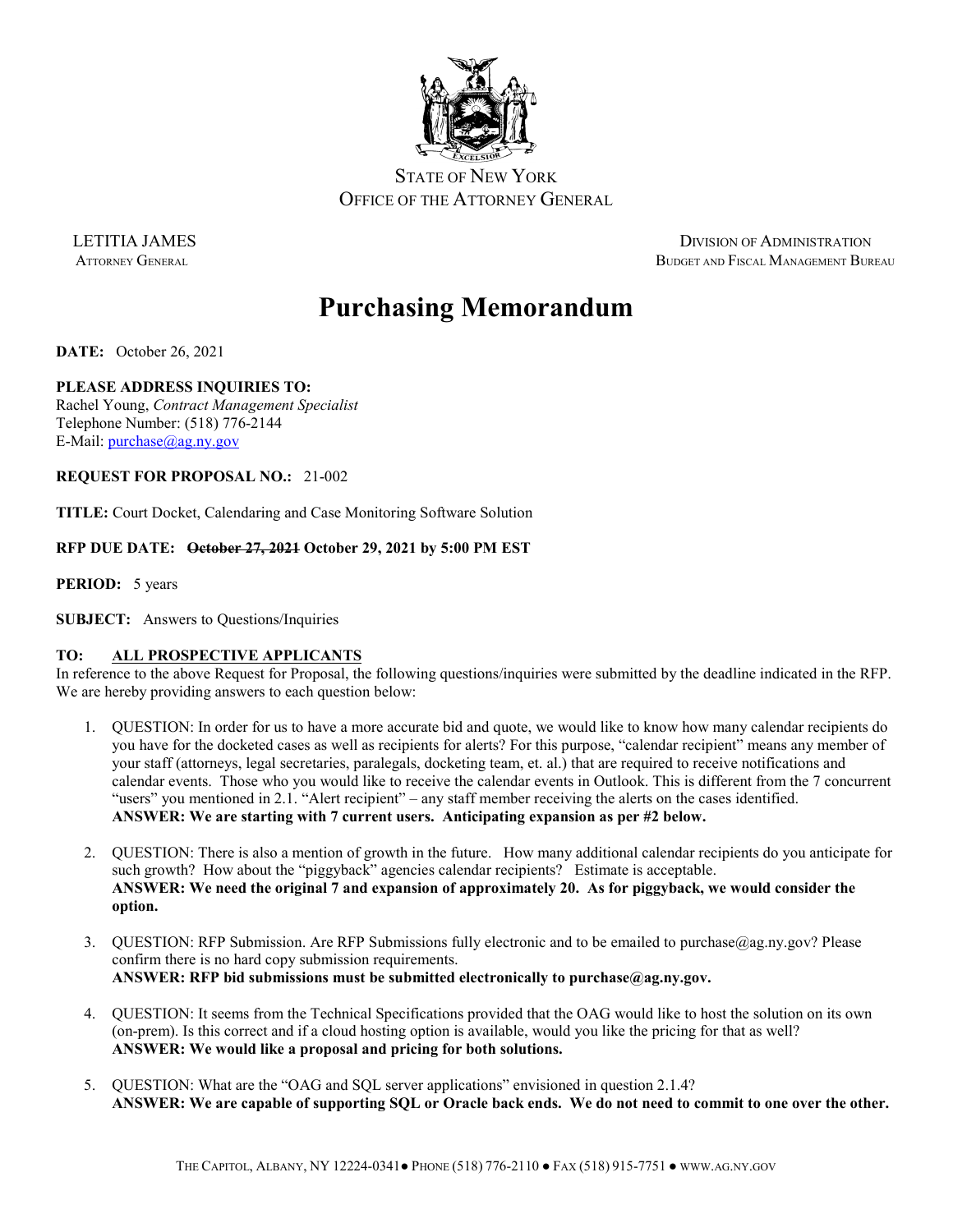

LETITIA JAMES DIVISION OF ADMINISTRATION ATTORNEY GENERAL BUDGET AND FISCAL MANAGEMENT BUREAU

- 6. QUESTION: Where is question 2.6.4? **ANSWER: There is no 2.6.4 requirement**
- 7. QUESTION: RFP Bidder Reference. The Excel worksheet provided (Attachment B) asks for a Bidder signature and the references Signature. Would it be acceptable for our references to print out the worksheet and sign and scan/PDF for submission?

**ANSWER: Yes, it is acceptable for references to print the form, sign it, then scan it for submission.** 

8. QUESTION: 2.1.4 Are the OAG, Office of Court Administration, and/or PACER SQL-based? If not, do they have an open API?

**ANSWER: We do not have the answer to this question. We are relying on the vendor to do this research prior to providing their proposal and bid. These systems are not owned or maintained by the OAG.**

9. QUESTION: 2.1.20 What types of relationships are you needing to track between name/caption records? Please provide an example. **ANSWER: Related cases; one OAG employee may be tracking two or more different matters.** 

- 10. QUESTION: 2.2.2 Do you require all formats or any combination of document types? **ANSWER: We require all formats.**
- 11. QUESTION: 2.4.12 Need further clarification regarding "Emails to contain PDF's of the court filing". Are these emails to or from the OAG? Are you requesting this be generated by an event in the calendaring software? Please provide an example.

**ANSWER: The court notifies of a document being filed by one of the parties, the filed document should be included in the notification to the OAG.**

- 12. QUESTION: 2.1.2.i The growth should accommodate locations across the state, the OAG has 13 regional offices, besides the Capital and NYC offices. Will there be a requirement to customize the system for the other offices? **ANSWER: System should be uniform for all OAG locations.**
- 13. QUESTION: 2.1.5 CMS must provide docket, document management, calendaring, event scheduling, notices, data reporting, and accounting for all matters in the New York State Courts and NYS Federal Courts. Are "Notices" internal or external? Is the Docket management internal or shared with the opposing parties? Is there a need for an external portal? Is there a need for data migration related to Document Management? **ANSWER: All information is coming from the Courts through the CMS ultimately to the NYS OAG.**
- 14. QUESTION: 2.1.5.i CMS should provide other state courts nearby the tri-state area: docket, document management, calendaring, event scheduling, notices, data reporting, and accounting for all matters. In providing other state courts access would this be to the system itself or via a Portal and doesn't it need be bidirectional? Any integrations with ERPs? **ANSWER: Foreign state court information should be provided to NYS OAG in the same way as the NY state & federal court information is provided.**
- 15. QUESTION: 2.1.4 must integrate with existing systems, such as OAG, Office of Court Administration, PACER, and other MS SQL databases - are they all MS SQL databases? What does the current integration look like with PACER, and how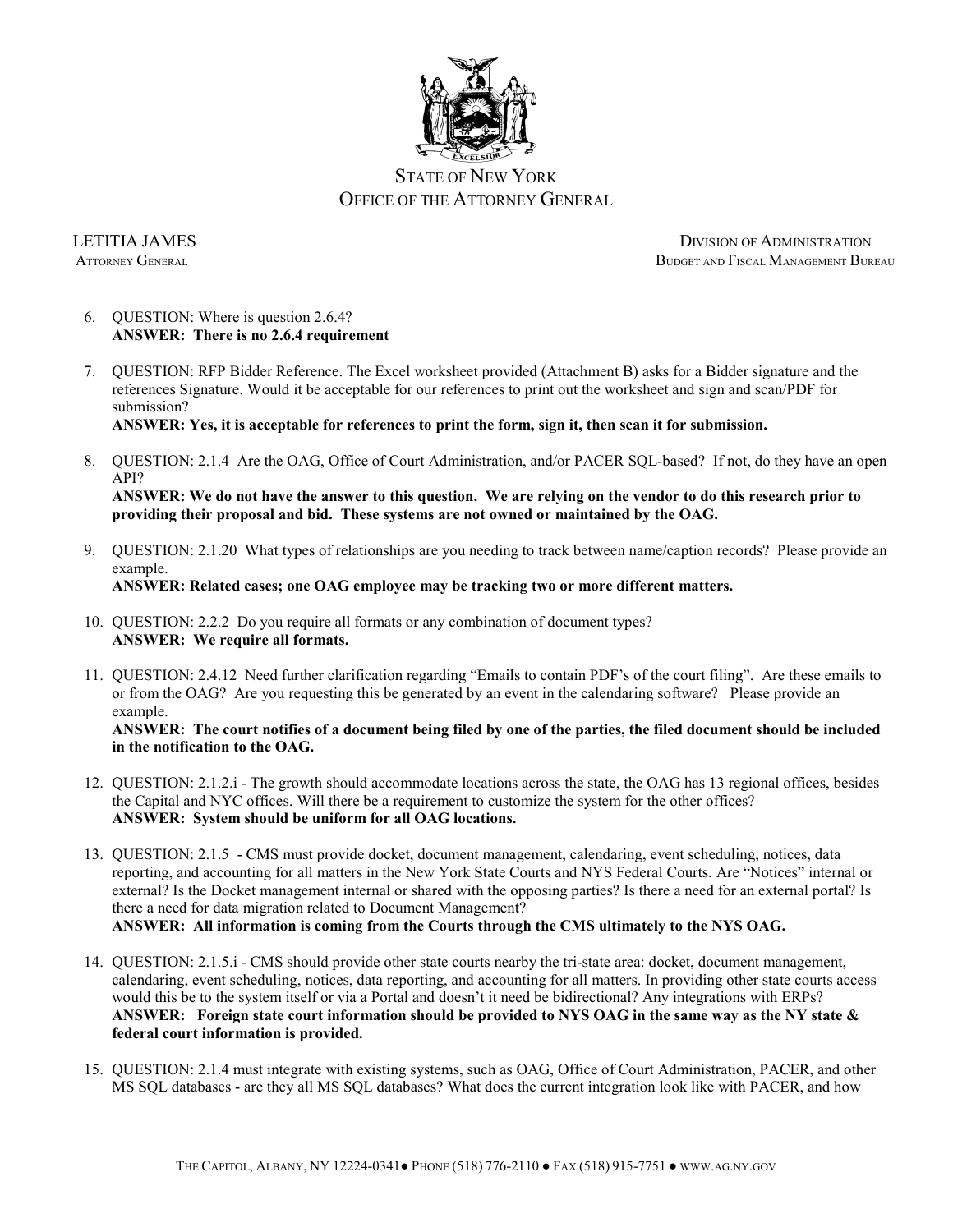

LETITIA JAMES DIVISION OF ADMINISTRATION ATTORNEY GENERAL BUDGET AND FISCAL MANAGEMENT BUREAU

would you envision using a future integration with PACER? Is there a current integration with MS SQL database? Is that hosted on or off premises? What types of data are stored?

**ANSWER: We do not have the answer to this question. We are relying on the vendor to do this research prior to providing their proposal and bid, with a defined approach. These systems are not owned or maintained by the OAG. PACER is Public Access to Court Electronic Records service provided by the federal government.**

- 16. QUESTION: 2.1.9 Exchange of e-discovery from the Courts to the Attorney General's Office. How is this currently performed (i.e. 3rd party system, upload into new system, etc)? **ANSWER: This is the e-filed documents that the court integration sends through the CMS to the OAG.**
- 17. QUESTION: 2.1.10 OAG desires robust document management and storing within the Case Management System. What is the current document management system in place? Are you looking to replace the system or integrate the existing document management system?
	- **ANSWER: Case management system now in use is ALM's MA3000. OAG wishes to store e-filed documents.**
- 18. QUESTION: 2.1.16 Capability for offline/mobile user access to documentation, emails, and synchronization. How much of the system, and how often, would offline access be needed? **ANSWER: This is for use by attorneys that are in court. This would be infrequent use.**
- 19. QUESTION: 2.1.20 System is able to track an unlimited number of relationships between name/caption records (related parties). Can we get further clarification on what you're looking for as an example? **ANSWER: Please see #9.**
- 20. QUESTION: 2.2.2 System has PDF/Microsoft word/Excel/RTF/XML reporting capability in a user-friendly format. And they are exportable. Is the requirement to have the data exportable into all formats (PDF/Microsoft word/Excel/RTF/XML)? **ANSWER: Please see #10.**
- 21. QUESTION: 2.4.2 Supply the rules for individual judges which should include communications with the court, appearances, motions and trials. Would the Individual Courts have access to the system to update? Would a portal be needed for the Courts to be able to access? **ANSWER: The courts would not have access to upload themselves.**
- 22. QUESTION: 2.4.2.i Include Rules and Regulations of the courts. Is there any logic, automations or validation rules needed behind the rules? **ANSWER: To clarify, the OAG is anticipating being able to look up the posted rules and regulations of each court. Therefore, we do not believe there is a need for any additional logic, automation, or validation rules behind this functionality at this time.**
- 23. QUESTION: 2.4.8 Ability to send calendars via email from within the application. What functionality is being sought and what is the intent? **ANSWER: Calendars to be generated by staff to be forwarded to the attorneys handling the cases.**
- 24. QUESTION: 2.6.6 The ability to cleanup or merge duplicate names that represent the same party (individual or company). Is this Pre or Post Migration?

**ANSWER: Pre and post migration. Should be able to clean up periodically.**